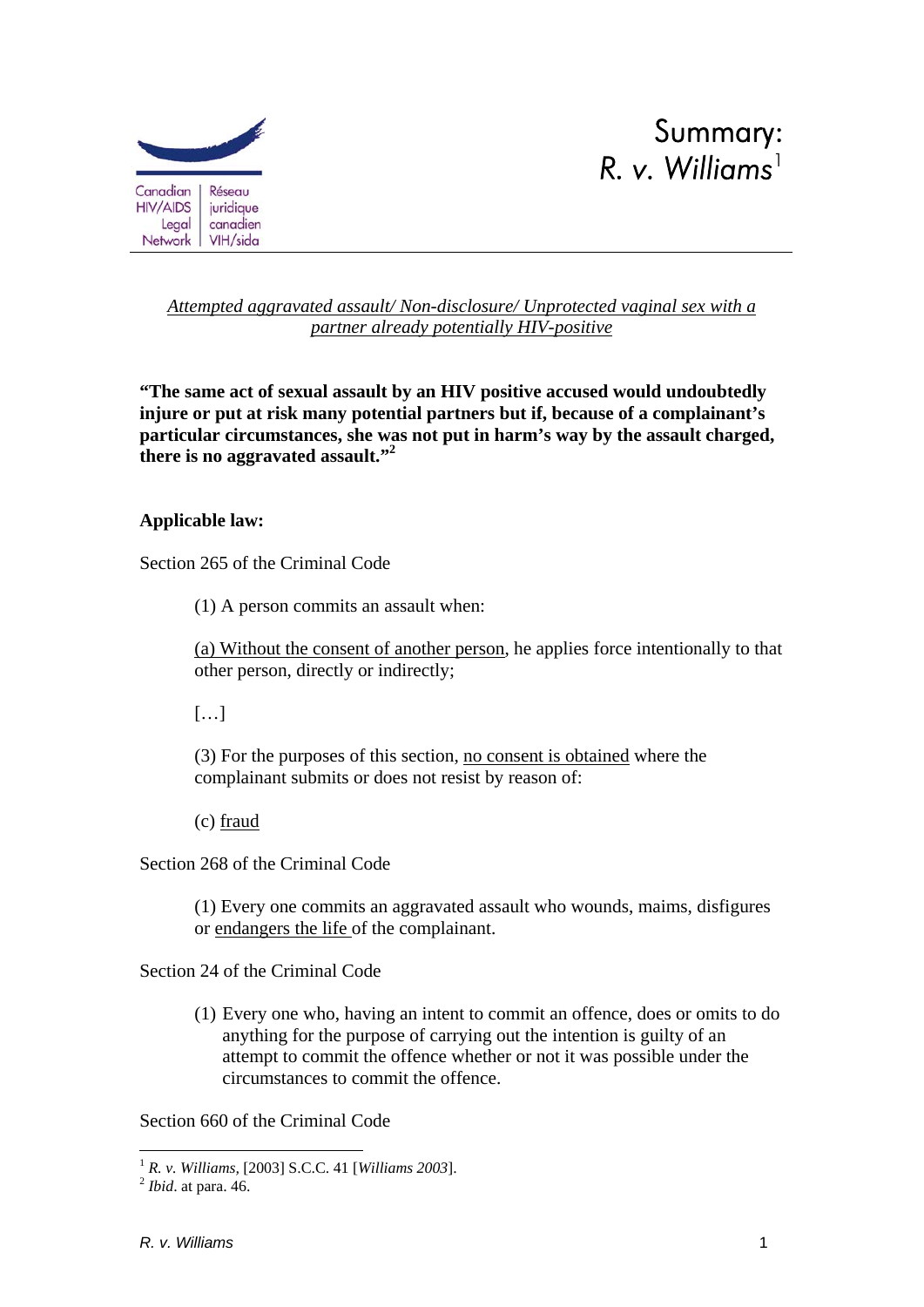Where the complete commission of an offence charged is not proved but the evidence establishes an attempt to commit the offence, the accused may be convicted of the attempt.

## Section 463 of the Criminal Code

(b) every one who attempts to commit or is an accessory after the fact to the commission of an indictable offence for which, on conviction, an accused is liable to imprisonment for fourteen years or less is guilty of an indictable offence and liable to imprisonment for a term that is one-half of the longest term to which a person who is guilty of that offence is liable.

### **Court and Date of Decision**

The Supreme Court of Canada issued its unanimous decision in September 2003

## **Parties**

The Crown was the appellant before the Supreme Court and Williams the respondent. There was one woman complainant in the Williams case.

## **Facts**

Williams began an 18-month relationship in June 1991 with a woman who was eventually the complainant in this case. They had unprotected sex on numerous occasions. On 15 November 1991, Williams learned that he had recently tested positive for HIV. The complainant received a negative test result a few days later. However, the Court acknowledged that at the time she was tested, Williams may have already infected her and she may have been in the "window period" between infection and seroconversion.

After Williams learned of his positive diagnosis, he did not disclose to his partner either that he had been tested for HIV or that he had tested positive. The relationship continued for another year and included unprotected sex. Williams had been counselled on three occasions by two doctors and a nurse about HIV, its transmission, safer practices and his duty to disclose his HIV status to sexual partners.

The relationship ended in November 1992. In April 1994, the complainant learned she was HIV-positive.

It was accepted as a fact that the complainant would not have had unprotected vaginal sex with Williams had she known he was HIV-positive. The prosecution conceded that it was possible that Williams had infected the complainant before learning of his HIV-positive status.

# **Proceedings**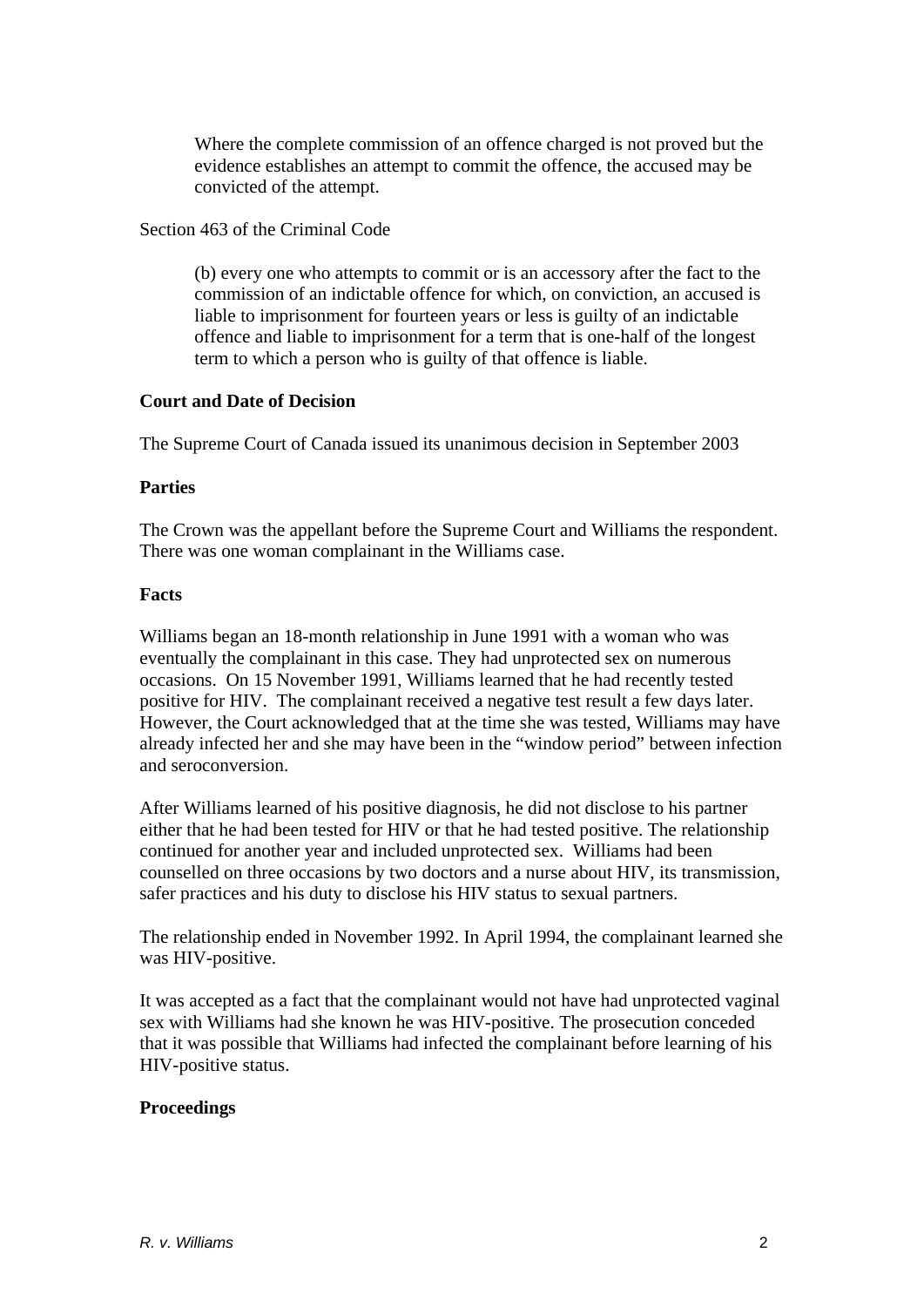The Newfoundland trial court convicted Williams of aggravated assault and common nuisance.3

The Court of Appeal of Newfoundland and Labrador upheld the conviction for common nuisance, but substituted a conviction for *attempted* aggravated assault in place of aggravated assault.<sup>4</sup>

The Court of Appeal based its decision on the Supreme Court of Canada's decision in *Cuerrier.* In that case, the Supreme Court held that not disclosing one's (known) HIVpositive status before unprotected (vaginal) sex could amount to fraud, which makes a sexual partner's consent to sex legally invalid. Therefore, the Supreme Court said, such sexual contact amounts to an assault. Since the *Cuerrier* decision, HIV positive people have had a legal duty to disclose their HIV infection before engaging in any activity that posed a "significant risk" of transmitting HIV. The Court of Appeal found that Williams breached his duty because, after being diagnosed as HIVpositive, he had unprotected vaginal sex on at least some occasions with the complainant without disclosing this fact.

The Court of Appeal went on to analyse whether Williams was guilty of the offence of *aggravated assault*, which further requires that the assault "endangers the life of the complainant". It determined on the evidence that the complainant might already have been infected through unprotected sex with Williams before he learned he was HIV-positive. The Court therefore agreed that it could not be proved beyond a reasonable doubt that William's conduct, *after* learning he was HIV-positive, endangered her life through the risk of HIV infection.

However, but for this, Williams' conduct would amount to the offence of aggravated assault, in line with the earlier *Cuerrier* decision. As a result, the Court of Appeal decided that it was appropriate instead to convict Williams of the offence of *attempted* aggravated assault.

The prosecution appealed this finding to the Supreme Court of Canada. Williams simultaneously appealed the conviction of attempted aggravated assault. The Supreme Court of Canada dismissed both appeals, ruling that Williams has been properly convicted of attempted aggravated assault.<sup>5</sup>

He was sentenced to three years of imprisonment for attempted aggravated assault and 18 months for the offence of common nuisance, which sentences were to be served concurrently.<sup>6</sup>

### **Legal arguments and issues addressed**

To date, this is the first and the last case on the issue of criminal liability for HIV nondisclosure decided by the Supreme Court since *Cuerrier* in 1998.

1

<sup>&</sup>lt;sup>3</sup> R. *v. Williams*, [2000] NJ No 138 (SCTD) (QL) [conviction, 26 April 2000].<br>
<sup>4</sup> R. *v. Williams*, [2001] NFCA 52, [2001] NJ No 274.<br>
<sup>5</sup> Williams 2003, *supra* note 1.<br>
<sup>6</sup> R. *v. Williams* [2004] NJ No 140.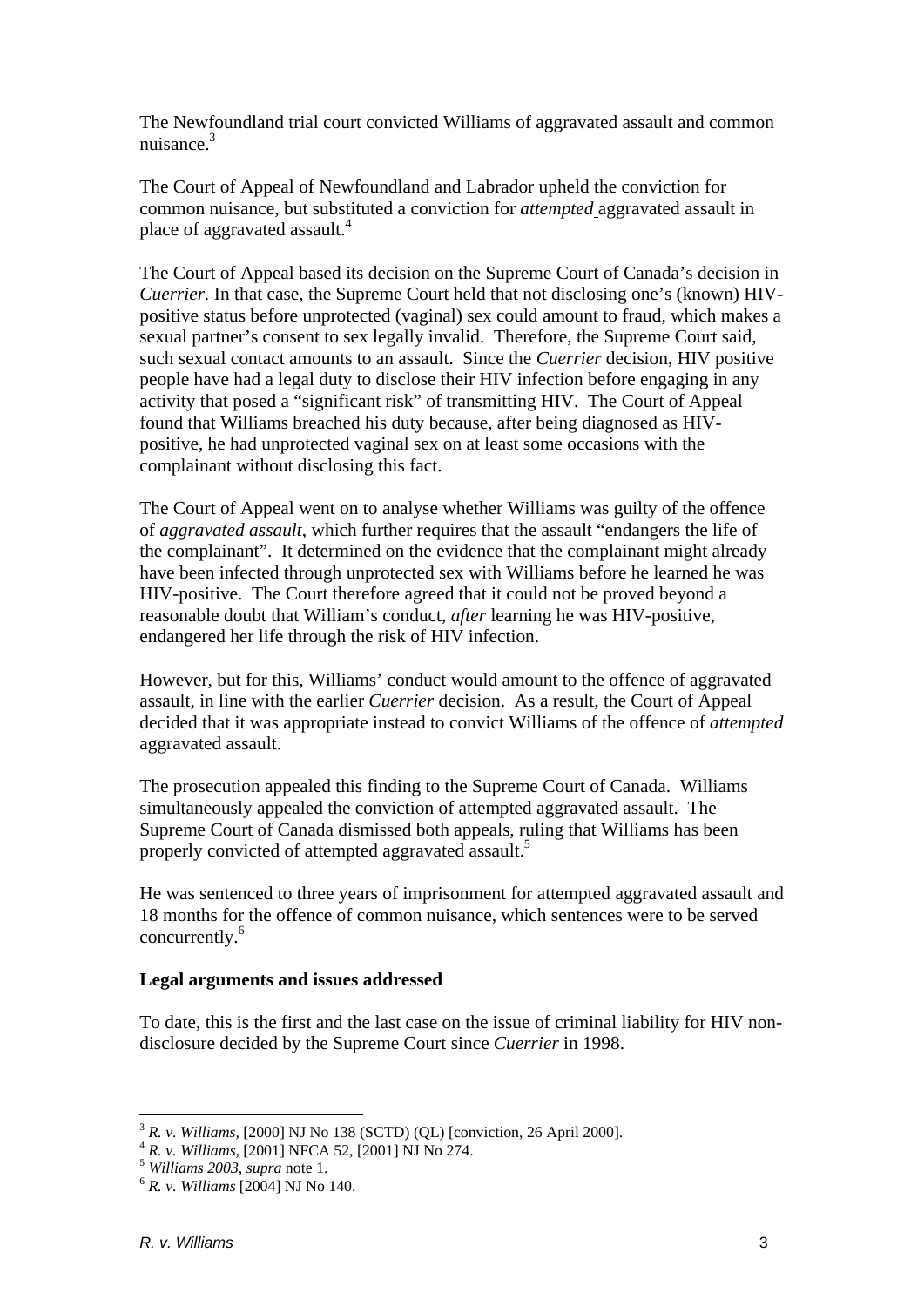The Court was called upon to determine whether persons with HIV who have unprotected sexual intercourse without disclosing their status to sexual partners who are or might already have HIV, can be convicted of aggravated assault or attempted aggravated assault.

The Supreme Court decided that only a charge of attempted aggravated assault could stand because it could not be proved beyond reasonable doubt that the accused's conduct, after learning that he had tested positive for HIV, risked endangering the complainant's life, if the complainant was or might already be HIV-positive

Indeed, the Court concluded that based on the evidence, it was "likely" that the complainant was already infected with HIV through unprotected sex with Williams before he learned his positive diagnosis. As a result, the prosecution could not prove beyond a reasonable doubt that William endangered the complainant's life and decided that, absent the aggravating factor of endangerment, he could not be convicted of aggravated assault.

# **Specific legal issues raised in the Court's analysis of essential elements of the offences of aggravated assault and attempted aggravated assault**

- 1- Aggravated assault
- Aggravated assault *mens rea*

Although not specifically necessary to its decision about whether Williams could be convicted of aggravated assault or the attempt, the Supreme Court addressed the issue of criminal intent. Specifically, the Court examined what awareness an HIV-positive person must have about his our her HIV status before it can be said that the person has committed fraud for the purposes of vitiating a sexual partner's consent transforming consensual sex into an assault. The Court said:

The critical date for establishing fraud to vitiate consent (Criminal Code, s.  $265(3)(c)$ ) is when the respondent had sufficient awareness of his HIV positive status that he can be said to have acted intentionally or recklessly, with knowledge of the facts constituting the offence, or with wilful blindness toward them."<sup>7</sup>

The Court later stated:

Once an individual becomes aware of a risk that he or she has contracted HIV, and hence that his or her partner's consent has become an issue, but nevertheless persists in unprotected sex that creates a risk of further HIV transmission without disclosure to his or he partner, recklessness is established.<sup>8</sup>

<u>.</u>

<sup>7</sup> *Williams <sup>2003</sup>*, *supra* note 1 at para. 27. 8 *Ibid*. at para. 28.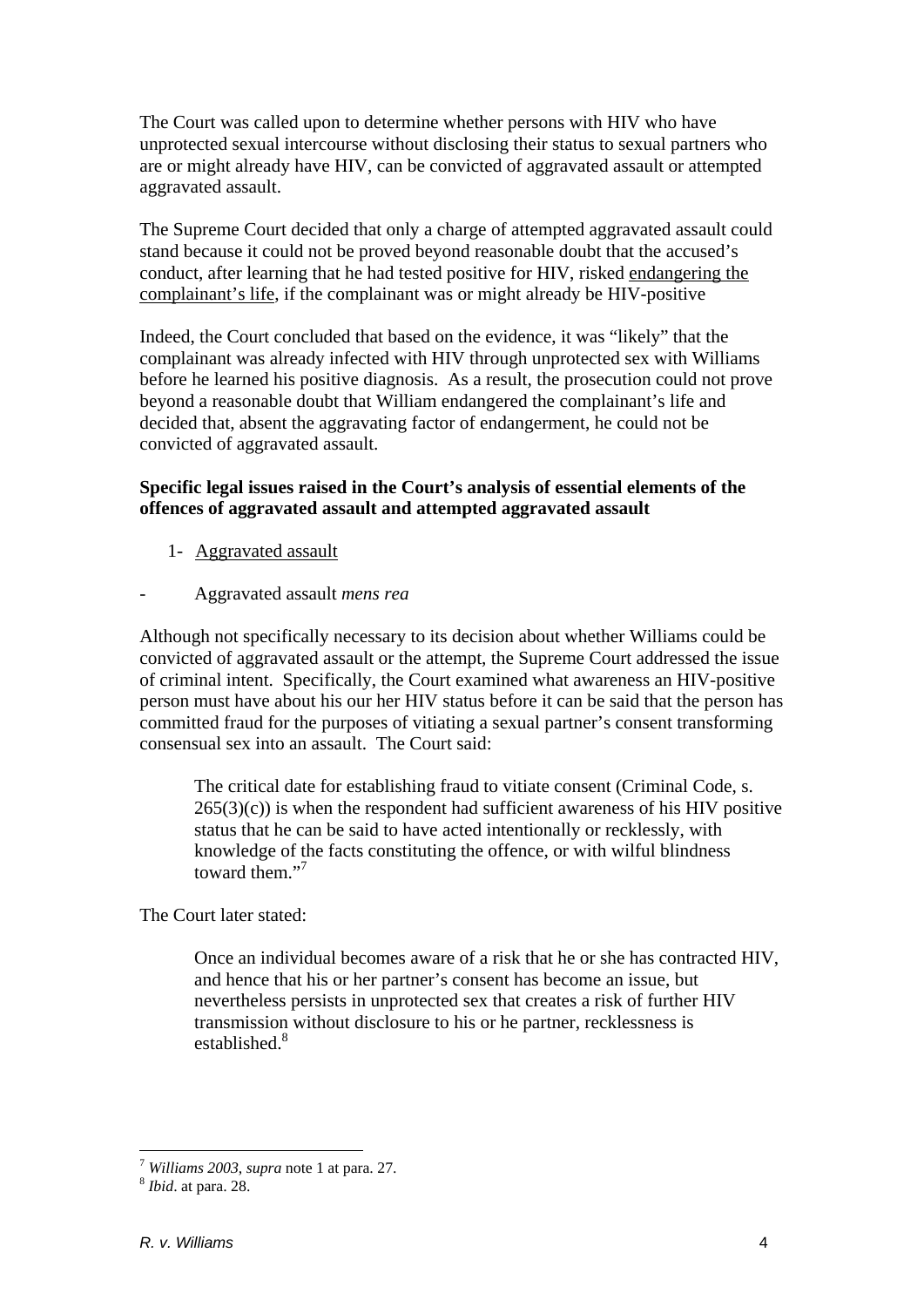However, there was not sufficient evidence according to the Court to establish that Williams was aware of the danger or even a risk of the danger of infection before he actually learnt about his status to establish a criminal intent before that date.

- Aggravated assault *actus reus* 

### a) Consent

In case of HIV non-disclosure prior to sexual intercourses, it must be proved beyond a reasonable doubt that the partner's consent was vitiated by fraud.

According to *Cuerrier*, non disclosure may amounts to fraud vitiating consent when there is a significant risk of serious bodily harm and, unprotected (vaginal) sex is considered to represent such a "significant risk". The Crown is then required to prove beyond a reasonable doubt that the complainant would have refused to engage in that unprotected sex with the accused if he or she had been advised that the accused was HIV-positive

In *Williams*, the Supreme Court solely examined whether the complainant could be said to have consented to unprotected sex with the accused. The Supreme Court, relying on *R. v. Ewanchuk<sup>9</sup>* , adopted a subjective approach that focused on the complainant's state of mind at the time she had unprotected sex with the accused while he knew already about his HIV status but did not disclose to her. The Court decided that there was no evidence to suggest that, at that time, she had consented to run the risk to be exposed to HIV, even if she might have already been HIV positive (but undiagnosed). On the contrary, she testified that she would not have had unprotected sex had she known her partner's status. Therefore, the Court concluded that there was no consent from the complainant to unprotected intercourse.

### b) Endangerment of life

Endangerment of life was considered as an essential element of the offence aggravated assault. According to the Court "aggravation" in aggravated assault comes from the consequences of the assault and these consequences can vary from a person to another.

The same act of sexual assault by an HIV positive accused would undoubtedly injure or put at risk many potential partners but if, because of a complainant's particular circumstances, she was not put in harm's way by the assault charged, there is no aggravated assault. By the way of further illustration, the gunman who fires a shot into a sleeping figure intending to kill him is not guilty of murder if, in fact, the intended victim had already died of natural  $\frac{1}{2}$ causes.<sup>10</sup>

The Court concluded that based on the evidence, it was "likely" that the complainant was already infected with HIV through unprotected sex with Williams before he learned his positive diagnosis. Therefore, there was a reasonable doubt as to whether

<sup>&</sup>lt;u>.</u>

<sup>9</sup> *R. v. Ewanchuk,* [1999] 1 S.C.R 330. 10 *Williams 2003*, *supra* note 1 at para. 46.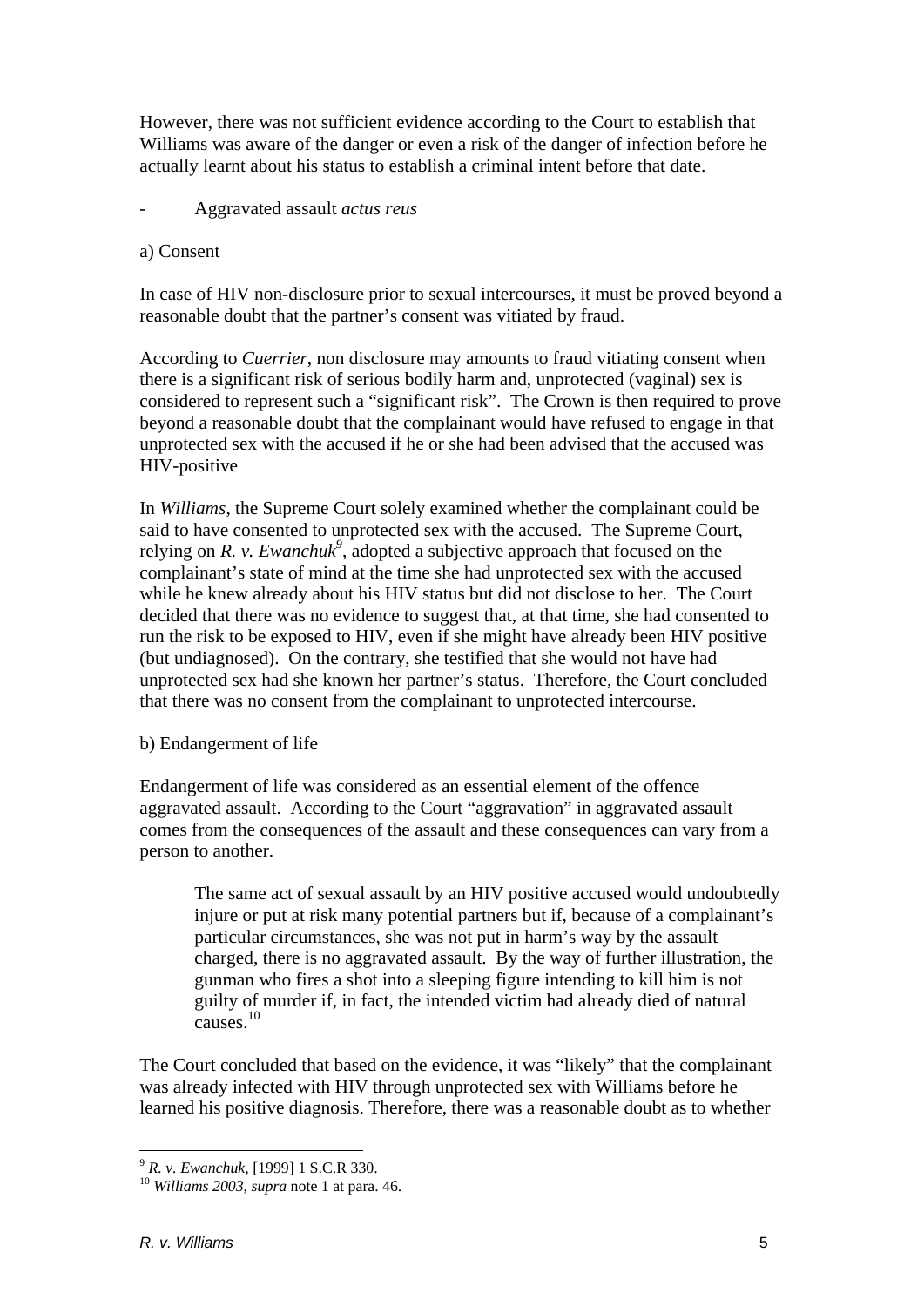the life of the complainant was capable of being endangered by re-exposure to a virus that she had likely already acquired.

As a result, the prosecution could not prove beyond a reasonable doubt that William endangered the complainant's life and decided that, absent the aggravating factor of endangerment, he could not be convicted of aggravated assault.

# 2- Attempted aggravated assault

The Supreme Court reviewed the law on *attempted* crimes, and found that in order to secure a conviction for an attempt, the Crown is required to prove the accused intended to commit the crime in question and took legally sufficient steps toward its commission.

# The Court stated:

The requisite intent is established here for the period after November 15, 1991. The respondent, knowing at that time that he was HIV-positive, engaged in unprotected sex with the complainant intending her thereby to be exposed to the lethal consequences of HIV. The evidence showed that he had been fully counselled by two doctors and a nurse on all relevant aspects of the potential result of unprotected sex.<sup>11</sup>

Clearly, the respondent [Williams] took more than preparatory steps [toward committing the offence of aggravated assault]. He did everything he could to achieve the infection of the complainant by repeated acts of intercourse for approximately one year between November 15, 1991 [the date of the diagnosis] and November 1992 when the relationship ended. The reasonable doubt about the timing of her actual infection was the product of circumstances quite extraneous of the respondent's post November 15, 1991  $\text{conduct}$ <sup>12</sup>

In such circumstances, the Court concluded that there was an attempt of committing an aggravated assault.

### **Comments**

The *Williams* decision may lead to a significant extension of the criminal law and therefore raised concerns about the direction of the Canadian criminal law with respect to conduct that risks transmitting HIV.

1- Criminal intent

First, on criminal intent, the Supreme Court said that there was sufficient intent for a conviction on an assault charge if person acts "recklessly". The Court's reference to reckless behaviour suggest that there could be a duty to disclose the possibility of HIV infection even before a person receives a definitive diagnosis of HIV infection – that

 $11$  *Ibid.* at para. 62.

<sup>&</sup>lt;sup>12</sup> *Ibid.* at para. 64.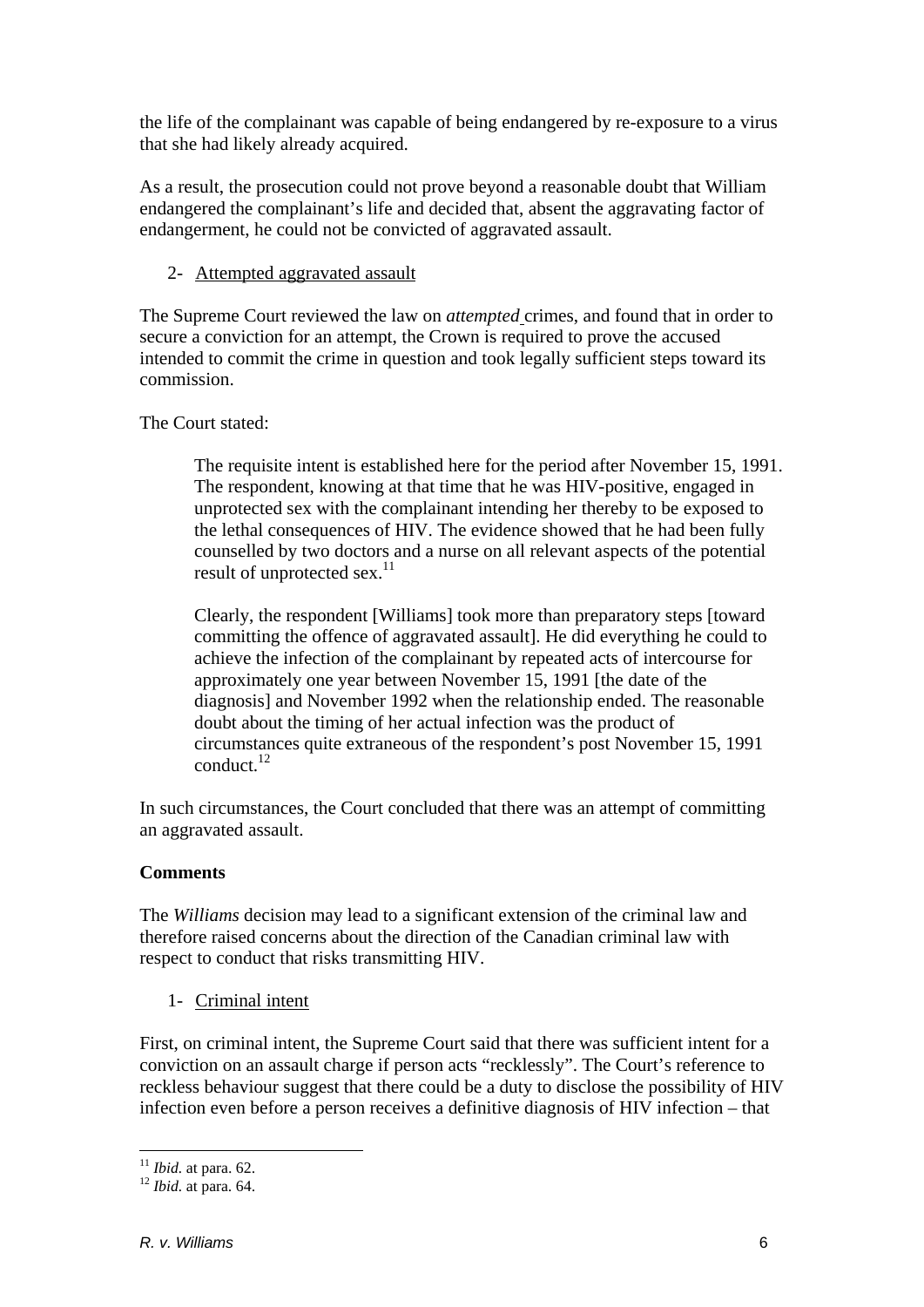is, a duty to disclose arises as soon as a person becomes "aware of a risk" that he or she *might* be HIV-positive.

Setting such a standard for criminal intent is to invite an overly broad application of serious criminal penalties and could lead to undesirable invasions of privacy. Indeed, the Supreme Court's comments invite prosecutors and lower courts to scrutinize a person's past sexual and needle-use activities in search of risk-taking behaviour, and to ask whether such behaviour put them at risk of HIV infection.

To date, there has been no conviction for non-disclosure by someone who had not received a definitive diagnosis of HIV infection.

# 2- Unprotected sex with HIV-positive partners

Secondly, the Court commented on the medical evidence that might be adduced in future cases related to sexual transmission or exposure of HIV, specifically in relation to the potential medical consequences of unprotected sex between HIV-infected partners, such as the possibility of "re-infection" with perhaps a different strain of HIV. It acknowledged the possibility of proof that "regardless of the infection, there was a significant risk to the complainant's life"<sup>13</sup> (emphasis added).

This means that criminal law may be potentially extended to concern situations involving sexual relations where both partners are HIV-positive, but either one or both have not disclosed their status before engaging in behaviour that poses a "significant risk" of "serious bodily harm" in the circumstances. To date, there is no known case in Canada where a person living with HIV has been prosecuted for (aggravated sexual) assault on the basis of possible "re-infection" of a partner who is already HIV-positive.

# 3- Fraud vitiating consent

Finally, the fact that the Supreme Court addressed the question of consent on the sole basis of a subjective approach may also raise concerns.

*Cuerrier* requires two elements for the fraud to be established in case of HIV exposure, a dishonest act and a significant risk of serious bodily harm (deprivation). Then the Crown must prove that the complainant would not have consented to sexual intercourse if he or she had known about the accused's serostatus.

When examining the issue of consent in *Williams*, the Supreme Court did not address the question of a "significant risk". It only determined whether the complainant could be said to have not consented to unprotected sex with the accused while she might have already acquired HIV. Does that mean that the *Cuerrier* test requiring a "significant risk" of HIV transmission to establish fraud vitiating consent does not apply anymore?

<sup>1</sup> <sup>13</sup> *Ibid*. at para. 68.